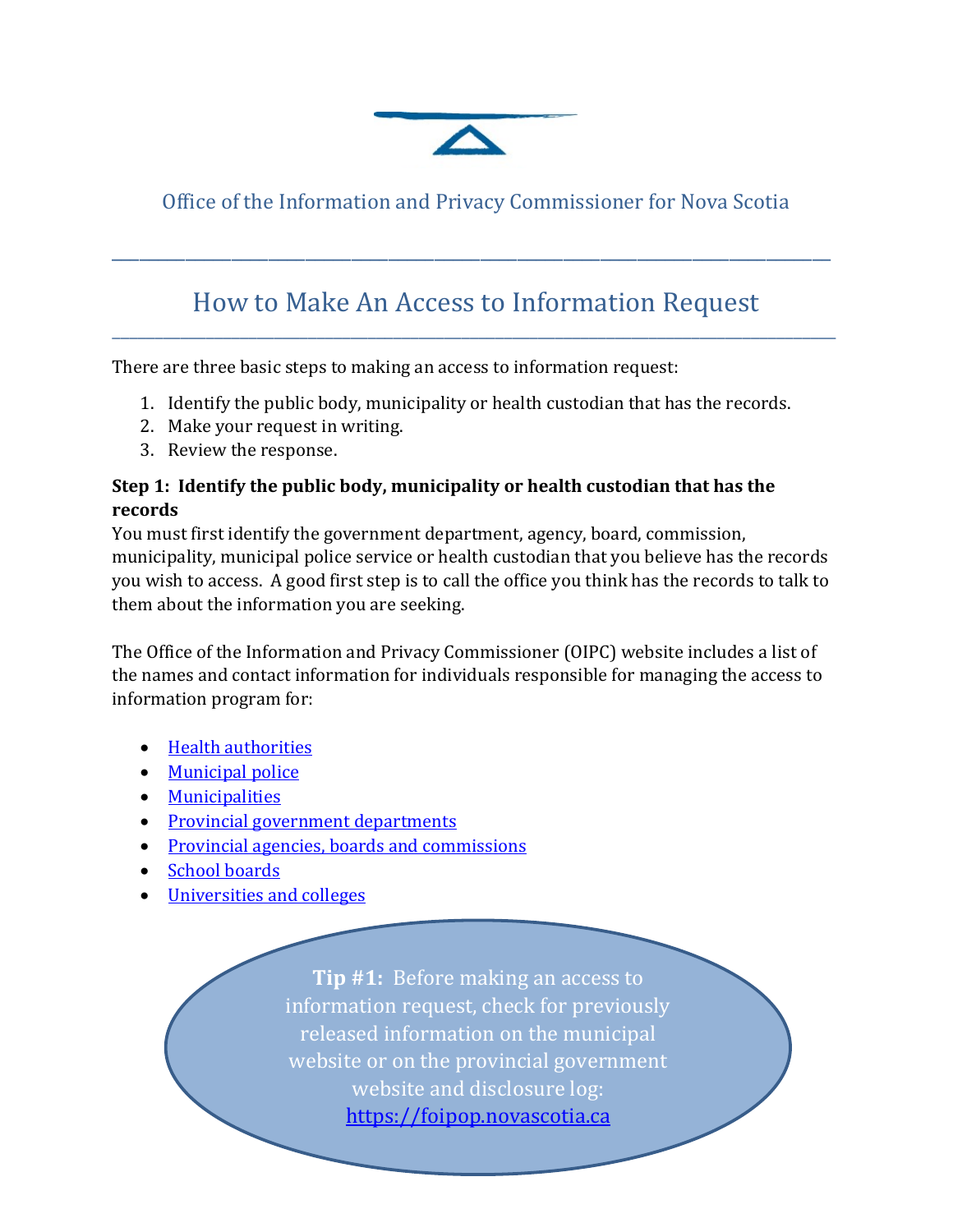#### **Step 2: Make your request in writing**

#### **Clearly state what you are looking for**

Under the *Freedom of Information and Protection of Privacy Act* (*FOIPOP*) and the *Municipal Government Act* (*MGA*)*,* applicants can request access to any record in the custody or control of a public body or municipality including records containing your own personal information. The law requires that applicants specify the subject matter of the record requested with sufficient particulars to enable an individual familiar with the subject matter to identify the record. In order to satisfy this requirement, try to describe the records as best you can including the topic or focus of the records, dates, record types (e.g. emails, database reports, video) and/or names of individuals involved that you know about. Do some research online to see if there is information that can help you better define your access request.

Under the *Personal Health Information Act* (*PHIA*), an individual has a right of access to a record of personal health information about the individual that is in the custody or under the control of a custodian. Applicants must specify the subject matter of the record requested with sufficient particulars to enable the custodian to identify and locate the record.

> **Tip #2:** The more specific you are about the records you seek, the more likely the public body or municipality will be able to find the records.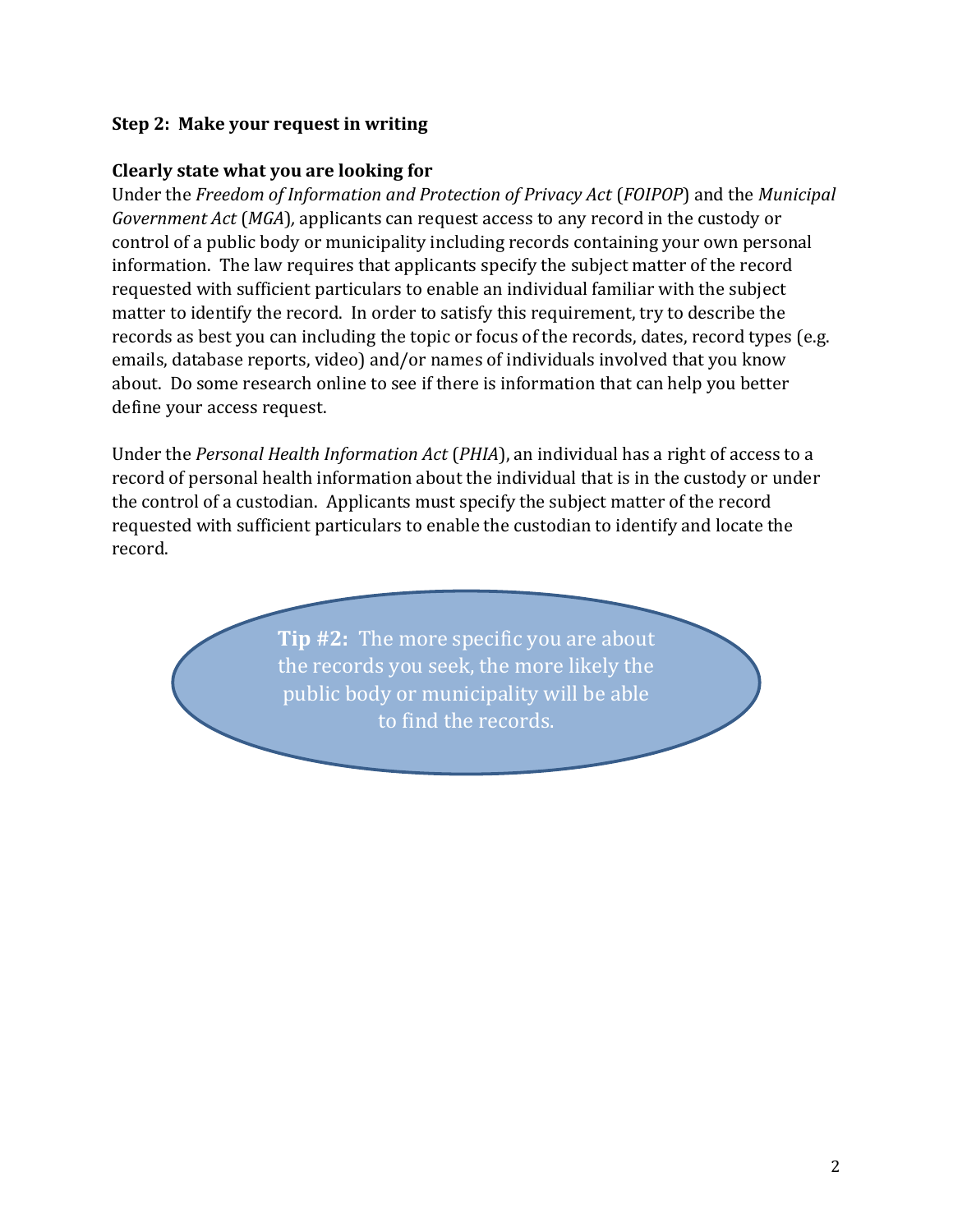### **Make your request in writing**

Under *FOIPOP*, *MGA* and *PHIA* access to information requests must be made in writing. Under *PHIA* the custodian may waive the requirement to make the request in writing. When your request is under *FOIPOP* or the *MGA* you must also state that you are seeking records under *FOIPOP* or the *MGA*.

There are access request forms available to make this easier.

- Form 1 under *FOIPOP* available at:<https://foipop.ns.ca/forms>
- Provincial government online application available at: [https://foipop.novascotia.ca](https://foipop.novascotia.ca/)
- Some municipalities also have forms available on their websites
- The Nova Scotia Health Authority has forms available for *PHIA* requests at: [http://www.nshealth.ca/service](http://www.nshealth.ca/service-details/Health%20Information%20Request%20(Release%20of%20Health%20Information))[details/Health%20Information%20Request%20\(Release%20of%20Health%20Info](http://www.nshealth.ca/service-details/Health%20Information%20Request%20(Release%20of%20Health%20Information)) [rmation\)](http://www.nshealth.ca/service-details/Health%20Information%20Request%20(Release%20of%20Health%20Information))

### **Reasons for your request**

You do not have to give a reason for your request under *FOIPOP*, the *MGA* or *PHIA*.

### **Fees**

When you make your access to information request under *FOIPOP* or the *MGA* you must pay a \$5 application fee unless you are requesting your own personal information. In addition, the law permits public bodies and municipalities to charge additional fees for searching for and processing access to information requests. Your request may not proceed until the fees have been resolved. You can file an appeal of any decision relating to fees (see: [How to Appeal a Decision\)](https://foipop.ns.ca/sites/default/files/publications/17-00136%20How%20to%20appeal%20a%20decision%20%2817%20Jan%2018%29.pdf).

When you make an access request for your personal health information from a health custodian, the health custodian may require you to pay fees as authorized under *PHIA*. See the [PHIA Fee Fact Sheet](https://www.foipop.ns.ca/sites/default/files/publications/15-00084%20%20PHIA%20fees%20fact%20sheet%20%2815%20Oct%2015%29_0.pdf) for more information on these types of fees.

**Tip #3:** Keep a copy of your request.